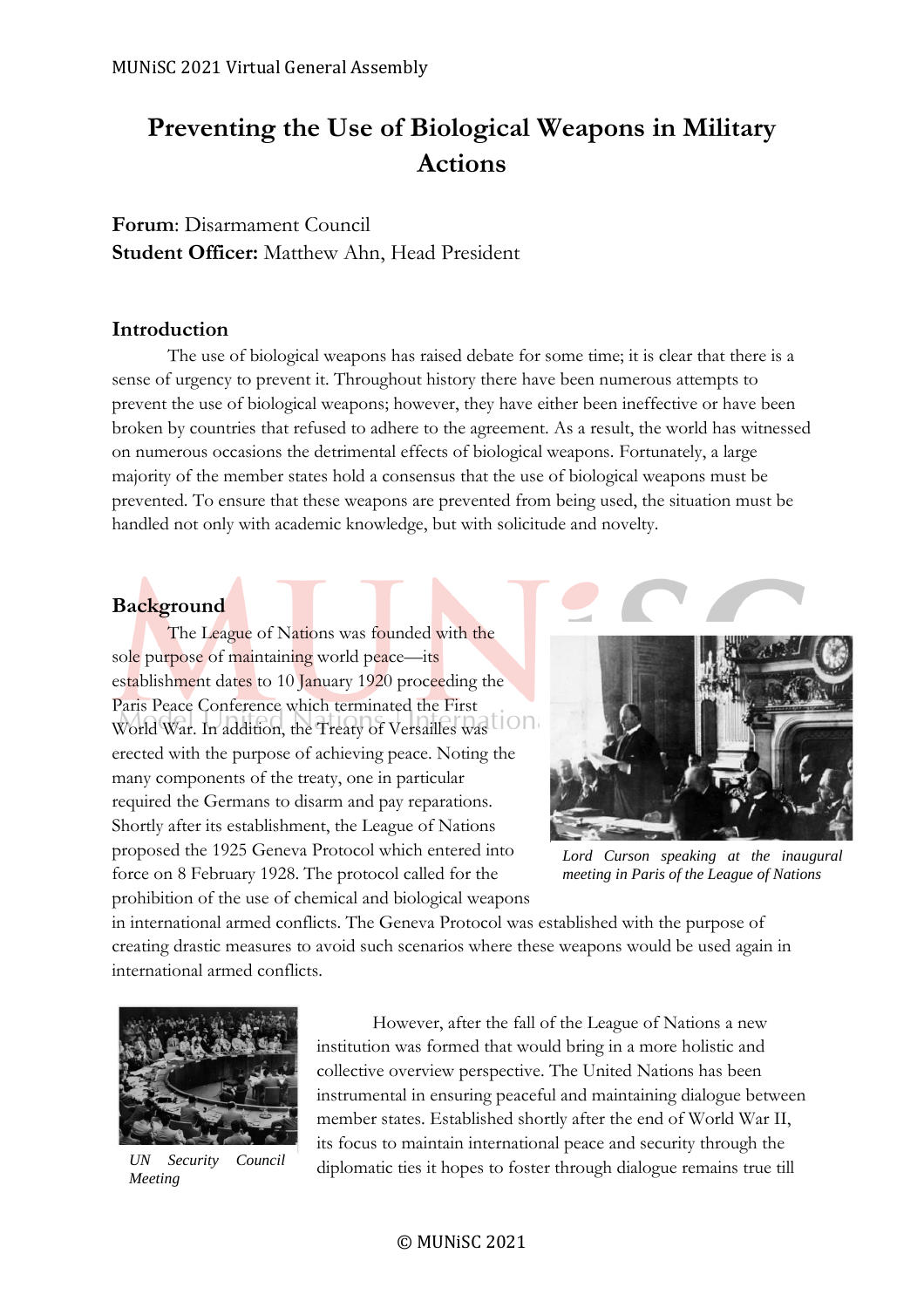this day. The United Nations is an intergovernmental organization that is guided and founded upon the principles and values inscribed within the UN Charter. Since its inception, the United Nations has witnessed some key moments that bolstered the importance of the United Nations and its role in maintaining international dialogue and speech. In addition, the United Nations has expanded into 6 organs which consist of the General Assembly, the Security Council, the Economic and Social Council, the Trusteeship Council, the International Court of Justice, and the UN Secretariat.

Prior to the establishment of the United Nations, the world was able to witness several incidents of the horrendous effect of nuclear weapons. Shortly into the war, countries like the United States, Soviet Union, and Germany were all within their stages of developing nuclear weapons. On December 7th, 1941, Pearl Harbor was attacked by Japan and in response President Franklin D. Roosevelt asked the Congress to declare war on Japan. A year later President Franklin D. Roosevelt granted the establishment of the Manhattan Project on December 28, 1942 with the primary purpose of weaponizing nuclear energy. U.S. military officer Colonel Leslie R. Groves was appointed to foresee the

project alongside Canada and the United Kingdom which took part in the project by providing resources and intelligence. Leaders of the Manhattan Project deemed it necessary to take such forceful demonstration to make Japan surrender. On August 6, 1945 the first bomb was dropped 1,900 feet above Hiroshima and three days later, on August 9<sup>th</sup>, the second bomb was dropped over Nagasaki. The destruction and death over the area was absolutely unprecedented: the bombings of Hiroshima and Nagasaki resulted in the deaths of 129,000 to 226,000 civilians. However, the aftermath of these weapons—decimated cities and the radiation's smarting effects on civilians—was more catastrophic.

On July 24, 1945, President Truman along with his counterparts from other nations Stalin and Winston Churchill attended the historic Potsdam Conference. It was there, where President Henry Truman disclosed the Manhattan Project to the public; however, to his and Winston Churchill' surprise, Stalin seemed unmoved. The reason for Stalin's composure was because he was well informed about the project even before Truman became president through the secret networks of intelligence obtained by a ring of spies who

provided the Soviets with detailed information about the designs of the hydrogen bomb.



1945, The "Little Boy" atom bomb which was dropped on Hiroshima, Japan, by the United State



*1945, The "Little Boy" atom bomb which was dropped on Hiroshima, Japan, by the United State on 6th August 1945*

*Churchill, Truman, and Stalin at Potsdam Conference*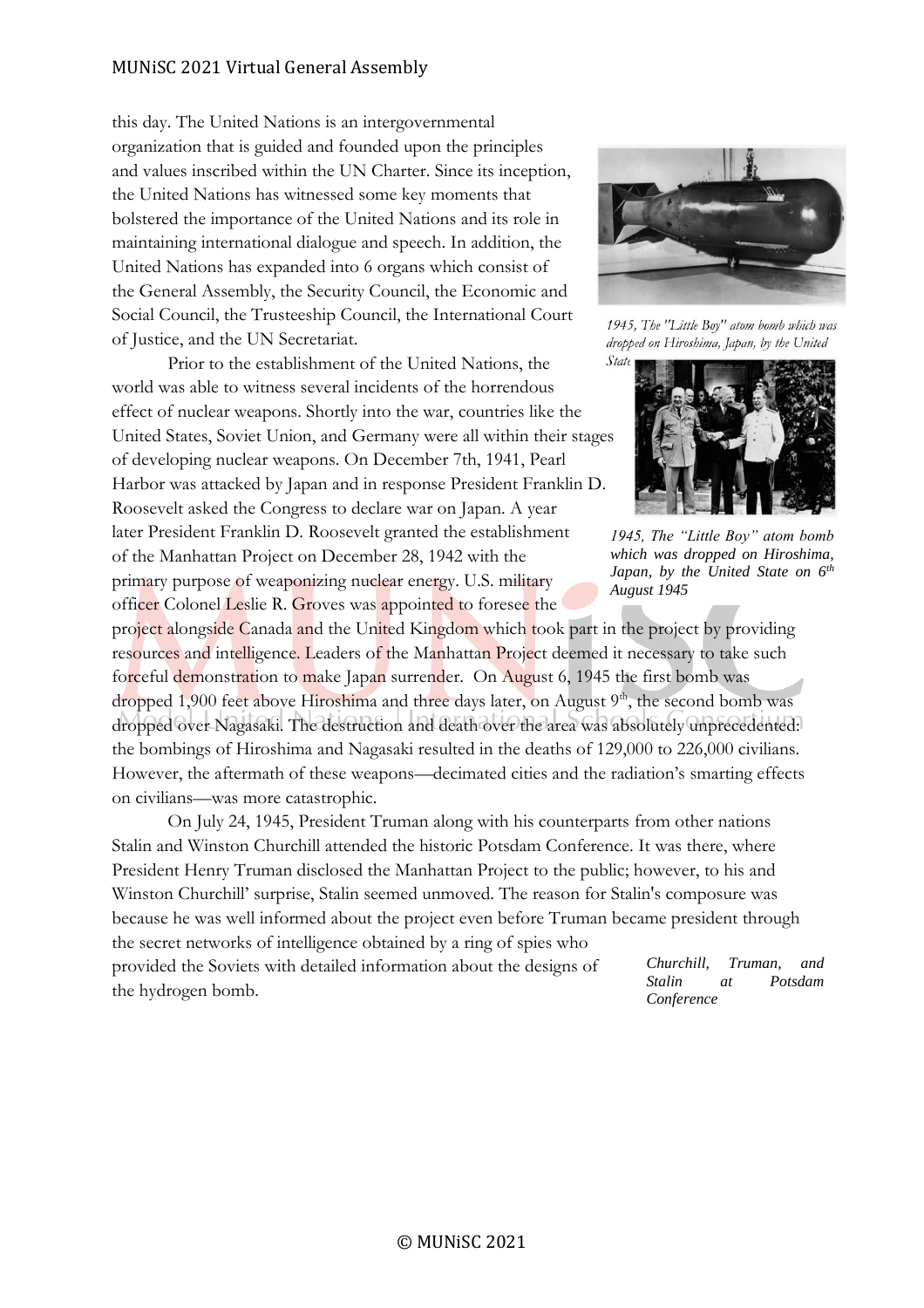

*Moscow, USSR, May 1960, A view of an SS4 Sandal missile loaded on the back of a transporter, as it is pulled past the Kremlin during the annual may Day military parade of the Soviet Union's armed forces*

The Soviets were developing their own nuclear weapons even though they were challenged with their limited natural resources. The United States and the Soviet Union's dynamic became that of an Arms Race which competed with one another to see which one had more superior armed forces. The counterpart of the United States started to develop medium-range ballistic missiles and intermediate-range ballistic missiles to carry nuclear weapons, and this development focused into longer ranges, eventually becoming intercontinental ballistic missiles (ICBMs). This race eventually led to the Mutual Assured Destruction meaning that both sides would become restrained from attacking each other because they knew the devastation, they would bring on each other. As a result, the chances of their beginning another

world war grew more than ever.

With this concern and possibility of another world war heightening, the North Atlantic Treaty Organization was founded on April 4, 1949. NATO's purpose was to address the concerns about the growing political and military power of the Soviet Union. Initially it's 12 founding members met together in Washington in 1949 to sign the Alliance's founding treaty most notably article 5 which states any attack on one member is an attack on all of its members. To start with, all of the NATO's 12 members jointly had the goal of pushing back against any future aggressions by the Soviet Union. It can be argued that NATO was largely able to achieve this through the large benefaction of the United States. When the United States was at its military and economic, it's booming economy, innovative technologies, and considering that more than half of the military arsenals were modernized greatly enhanced the United States military inventory making it an absolutely undeniable superpower. According to NATO, the formation of NATO meant that the United States would be allowed to place weapons in UIM member states to stop the communists from attacking. NATO has 28 crucial major bases located around the European region, of which all contain military arsenal. This is crucial and benefits the United States, former Secretary Hillary Clinton stated that American military presence is required to achieve peace and to ensure the protection of democratic countries around Europe. It enables them to expand their military presence which is crucial as it greatly enables them to maintain their status of being a "superpower." For example, Turkey is the only NATO member in the Middle East region. Its specific geographic position has been used as a point of strategic leverage against the Soviet Union during the Cold War and a vital launching point of U.S. military operations in the Middle East. According to the Department of Defense, the military concept known as the loss of strength gradient is the primary reason as to why the US maintains a large military presence . This concept essentially theorizes that the further conflict is away from a military's home country, the less military power that nation is able to bring to the fight. And to counteract this effect, oversea bases were established outside of a country's home territory. During its early stages, much of all the NATO members relied heavily on the United States to use its threat of massive nuclear retaliation from the United States to counter the Warsaw Pact's large military power. According to NATO, NATO implemented the "flexible response" strategy, the United States equipped allied forces with American battlefield inventories as well as the theatre nuclear weapons under a dual-control system, which allowed both the country hosting the weapons and the United States to veto their use. NATO Secretary-General Jens Stoltenberg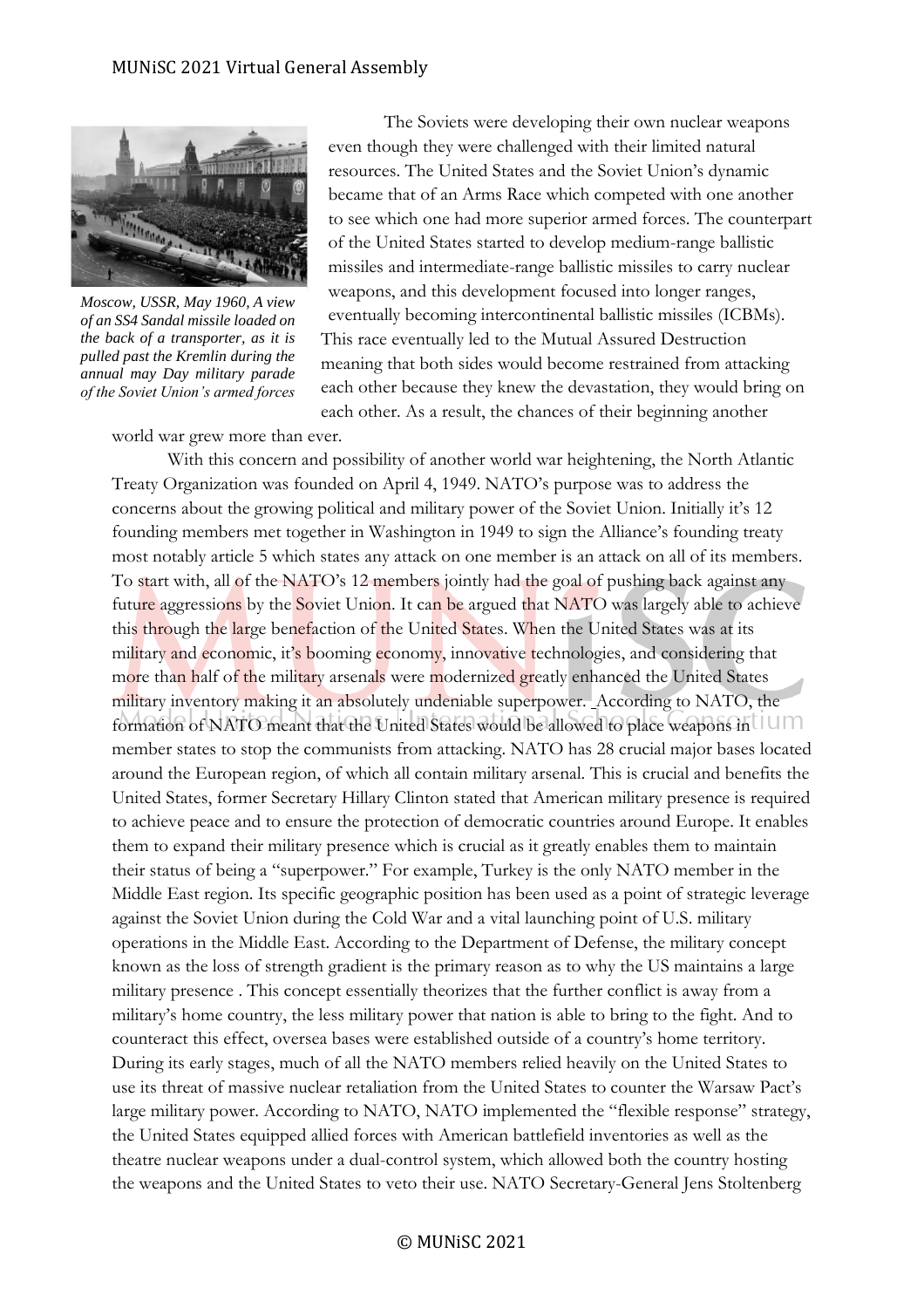stated that the United States has contributed enormously towards NATO but, it has also benefited enormously in regard to making the United States a "superpower". Through the vast valuable network channel of strong and capable intelligence networks that work alongside American professionals. This is done through the intelligence that is shared



*NATO Conference in Paris*

through the tracking submariners in the Arctic to identify terrorists and intelligence from individual member nations greatly gives the United States an upper hand when combating invasions and responding to global or local threats effectively without the chance of making a mistake.

Likewise, three other nations including the United Kingdom, China, and France developed their own nuclear weapons during the early cold war. Besides the United States and Soviet Union, the United Kingdom became the third nation to possess nuclear weapons. Noting the

contributions to the Manhattan Project the United Kingdom under the leadership of Winston Churchill started to develop its own nuclear weapons out of resentment towards the United States. The United States Congress passed the Atomic Energy Act of 1946 which restricted the access to nuclear information to other countries including Canada and the

profound



*President Henry Truman Signing* International Schools

United Kingdom all of whom were major contributors in the Manhattan Project. By doing so, the United Kingdom believed that the United States was disregarding the Quebec agreement that was initially put into place to

*President Henry Truman Signing*

exchange classified intelligence regarding various issues. On February 13, 1960 France conducted a successful detonation of an atomic bomb in Algeria making them the fourth nation to possess nuclear weapons. With the assistance in intelligence and in natural resources China was able to start developing their nuclear weapons from an early stage starting from the late 1950s; however, due to the growing tensions between the Soviet Union and China that all ended. Nevertheless, China managed to continue their program even making some remarkable achievements along the way.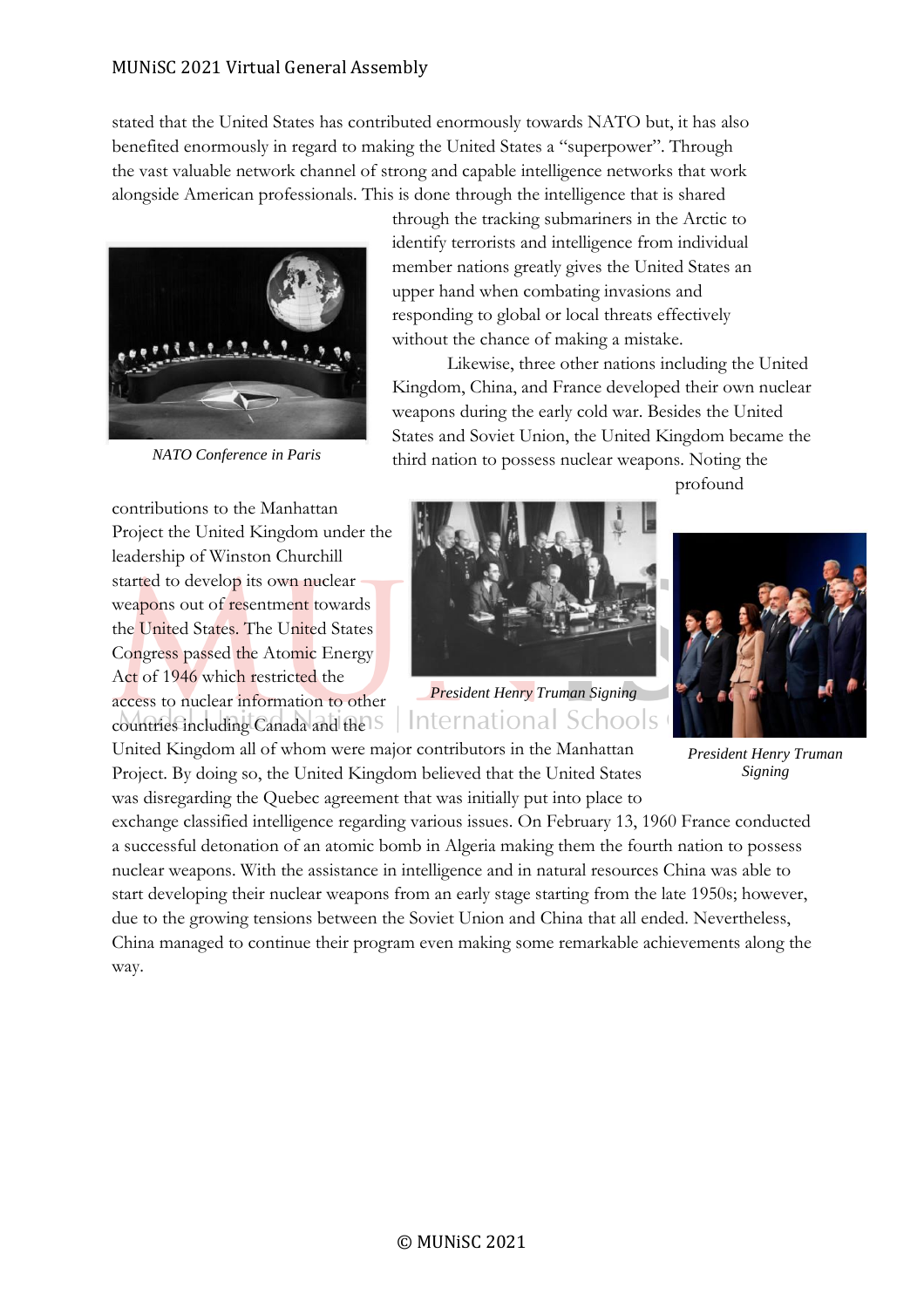On January 1, 1959 the United States started to boycott on Cuban sugar which made up a large portion of the Cuban economy because of how the Cuban government fell into communist influence. However, the Soviet government lended a hand by purchasing large quantities of resources in order to sustain the Cuban economy. This transaction was done in exchange for natural resources like oil and the permit to place nuclear ballistic missiles on Cuban soil. This transaction exacerbated even more the relationship between the Soviet Union and that



*President John F. Kennedy Signing*

of the United States into a pit hole that would lead to another war unimaginable. Considering that Cuba is very close to the mainland of the United States this placed the Soviet Union in a strategic advantage giving its nuclear arsenal a capable range of reaching the United States. This placed a great challenge on a young president (John. F. Kennedy) as the idea of the Soviet Union having a nuclear arsenal much closer to the United States not only intensified the situation but raised the chances of another war.

Nonetheless, the Soviet Union withdrew all missiles from Cuba which ended the Cuban

Missile Crisis. On October 10, 1963 the Limited Test Ban Treaty (LTBT) was signed by the Soviet Union, United Kingdom, and the United States. The objective of the treaty was to put a halt on all nuclear testing. Since its subscription in 1963 an additional 113 countries have signed the Limited Test Ban Treaty (LTBT). Nonetheless, the treaty prohibited the tests conducted in the atmosphere, all outer space, and underwater; however, it did not put a halt on tests conducted underground.

As the world was entered the 21st century, concerns regarding the jurisdiction economizing the use of biochemical weapons and nuclear weapons became a topic of debate. According to the World Health Organization (WHO), biological weapons are microorganisms that are intentionally exploited for the purpose of causing casualties among humans and animals. Biological agents are toxins and plagues that are used for bioterrorism attacks which may result in an outbreak. Biological weapons refer to weapons of mass destruction especially chemical, radiological, and nuclear. On June 30, 1978, the United Nations addressed this issue by passing the resolution S-10/2 under the General Assembly,



*Soldiers participating in May Day parade at Red Square, Moscow, Russia, 1960*



*World Health Organization Director General Tedros Adhanom Ghebreyesus speaks at a press conference at its head office in Geneva on July 3, 2020.*

which recognized the threat development of nuclear weapons posed to the global community. In addition, methods and potential actions against such measures were outlined and mentioned within the resolution.

The first recorded biological warfare dates back to the 13th century when the Mongolians shipped plague-infested bodies over the walls of the Black Sea, the mecca for trade,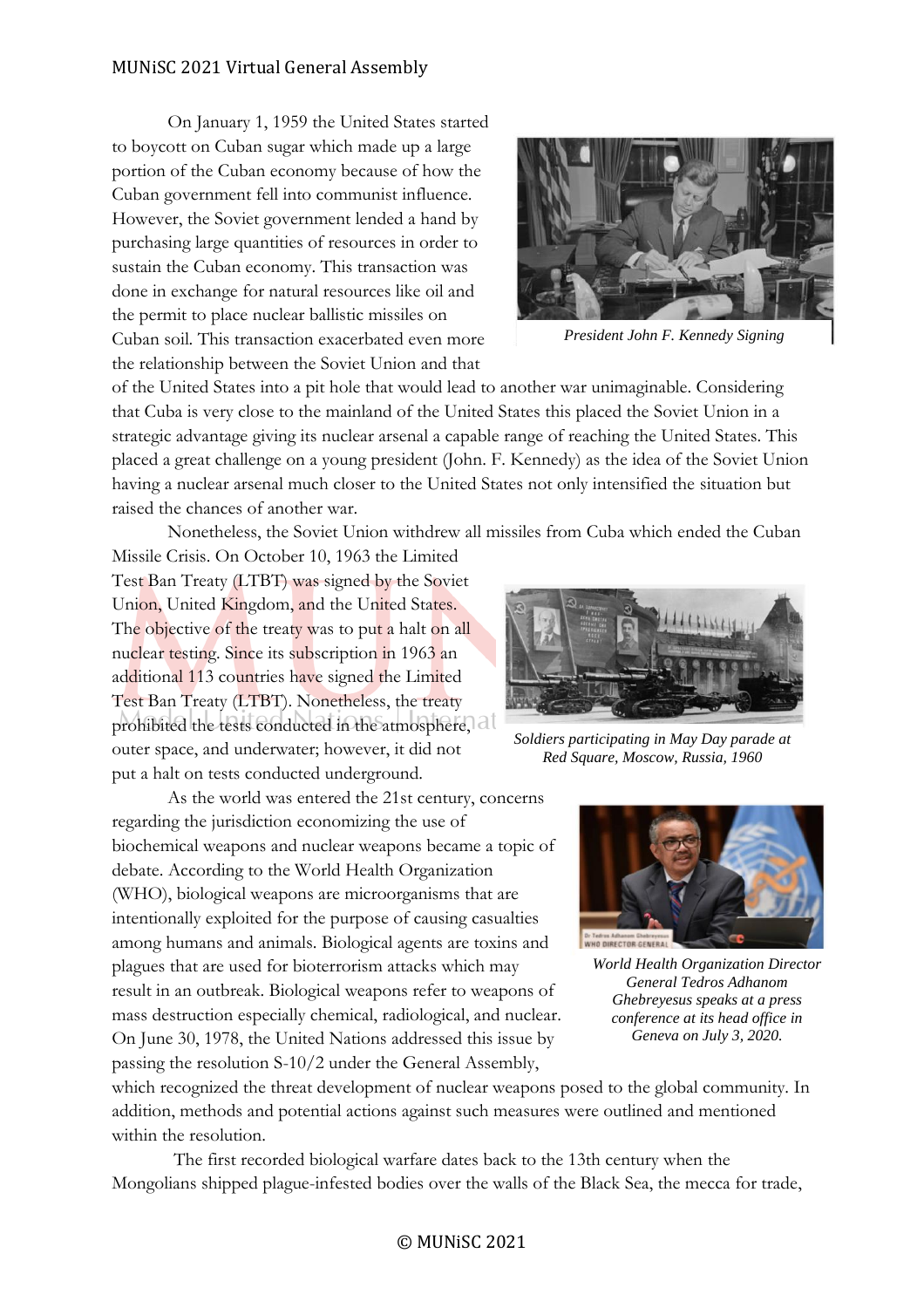the ideal place for plagues to spread readily. The plague soon spread to various parts of Europe and started the Black Death, taking the lives of 25 million people. Now, the diseases have advanced into such weapons that may bring deleterious consequences.

United Nation Security Council Resolution 1540 (2004) was established to clarify that all member states were to refrain from providing any assistance to nations that attempts to acquire, manufacture, or develop any sort of biological weapons. It necessitated the need for all States to enforce and adopt the resolution, so that States take the drastic measures to prevent biological weapons from ending in the wrong hands. Noting the efforts of member States in adopting the resolution and implementing the various regulations it is without question that there is a need for further development.

In 1928, Spain and France used chemical weapons against each other in the Rif War. Japan used chemical weapons against Taiwan during the Wushe Massacre, and again from 1939 to 1941 in war against China. Japan initiated their biological weapons program in 1932 of which they experimented biological weapons on humans and attacked 11 Chinese cities. During the program, experiments were conducted on humans which, according to experts, estimate around 1,000 human autopsies. Eventually the program was discontinued in 1972 when Japan and other countries signed the Convention on Biological Weapons Convention. Soviet Union began its biological weapons program in the early 1920s, the program was conducted at 52 secret sites and employed over 50,000 people. During this time numerous production facilities were created to produce sources relating to that of smallpox, bioweapons, microbial weapons, anthrax and etc. However, concerns are being raised as at the end of the Soviet era all these were left behind. Nevertheless, Russia took over some of these programs in secret and under the orders of President Vladmir Putin some programs were promoted for further development<br>Model United Nations International Schools Consortium

## **Problems Raised**

Noting the efforts to prevent usage of biochemical weapons, they are still quite prevalent in some parts of the world. Despite placement of treaties, several countries do not adhere to the treaty. This raises concerns as biochemical weapons impose great threats to the global community. For example, Russia used biological weapons on loud critics of the government like Georgi Markov, Alexander Litvienenko and most recently, on Alexi Navalny. On September 2, 2013: several intelligence agencies within France revealed that the Assad regime used Sarin gas on August 21. The United Nations made it clear that such actions were not in accordance with the principles and values found within the charter, and that they go against the 1925 Geneva Protocol. However, despite the remonstrance from member States, the Assad regime continued to exploit chemical weapons upon its own people on numerous occasions after the incident. On September 27, 2013 the United Nations Security Council unanimously voted on Resolution 2118 which compelled Syria to eradicate all of its chemical weapons until mid of 2014. The Organization for the Prohibition of Chemical Weapons (OPCW) were able to confirm that Syria destroyed a large majority of the facilities for mixing and producing chemical weapons. OPCW investigated and concluded that out of the 23 sites that were identified, 21 sites have closed. In addition to Syria, there has always been a growing concern regarding the tensions between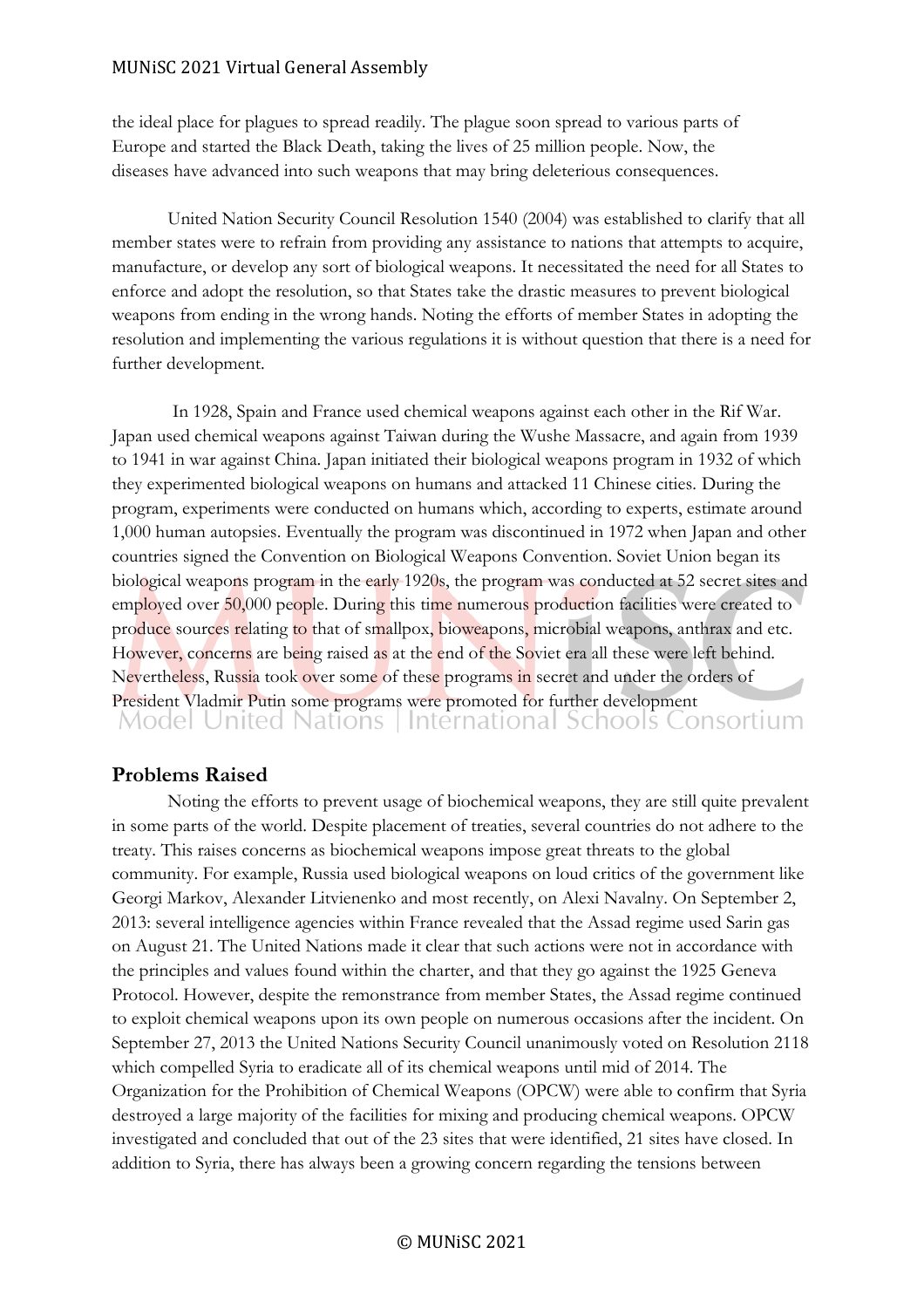member states and the Democratic People's Republic of Korea (DPRK). DPRK declared that they are willing to use their nuclear weapons if necessary and the United States has also made similar threats against the regime. In response to such member states, international regulations have been made to prevent member states from developing nuclear weapons; however, this was inevitable as countries like Iran and the Democratic People's Republic of Korea (DPRK) started to develop nuclear weapons in secret. The first recorded nuclear weapon test was on October 9, 2006 and since then it has been conducted in total 6 tests. According to experts, it is expected that North Korea has currently 40 strategic arsenals with the latest Hwasong-15 reaching as far as 13,000kim. North Korea has deliberately threatened other members like that of the United States and South Korea which has always grabbed the attention of the global community. Treaty on the Non-Proliferation of Nuclear Weapons (NPT) was opened for signature in 1968 and enforced in 1970. Within the treaty 191 states have joined including five nuclear-weapon States. Noting the importance of the treaty during a time of uncertainty, the sole purpose of this treaty is to prevent the development or the usage of nuclear weapons.

## **International Actions**

## *Non-Proliferation of Nuclear Weapons (NPT)*

Treaty on the Non-Proliferation of Nuclear Weapons came into effect on March 5, 1970 with the purpose of preventing the spread of nuclear weapons.

## *1925 Geneva Protocol*

The Treaty of Versailles in 1919 prohibited Germany the use and manufacture of biological weapons. This treaty was extended to bacteriological weapons under the suggestion of France, hence the Geneva Protocol was restated on June 17. Signed by 38 nations on June 17, 1925 the primary purpose was to prohibit the use of chemical and biological weapons in war.

## *Resolution 1540*

United Nations Security Council Resolution 1540 was adopted unanimously in 2004, this resolution reaffirms the global communities decision to refrain any member states "from providing any form of support to non-State actors that attempt to develop, acquire, manufacture, possess, transport, transfer or use nuclear, chemical or biological weapons and their means of delivery, in particular for terrorist purposes." In addition, Resolution 1540 argues member states to adopt legislation to restrain any efforts to proliferate nuclear, chemical and biological weapons.

## *Organisation for the Prohibition of Chemical Weapons (OPCW)*

The Organisation for the Prohibition of Chemical Weapons is an intergovernmental organization created on April 29, 1997 with the purpose of overseeing the implementation of the Chemical Weapons Convention. The Chemical Weapons Convention was drafted on September 3, 1992 and put into effect on April 29, 1997. The purpose of the convention was to eliminate any weapons that fell under the umbrella of mass destruction, in which 165 countries signed.

*Limited Test Ban Treaty (LTBT)*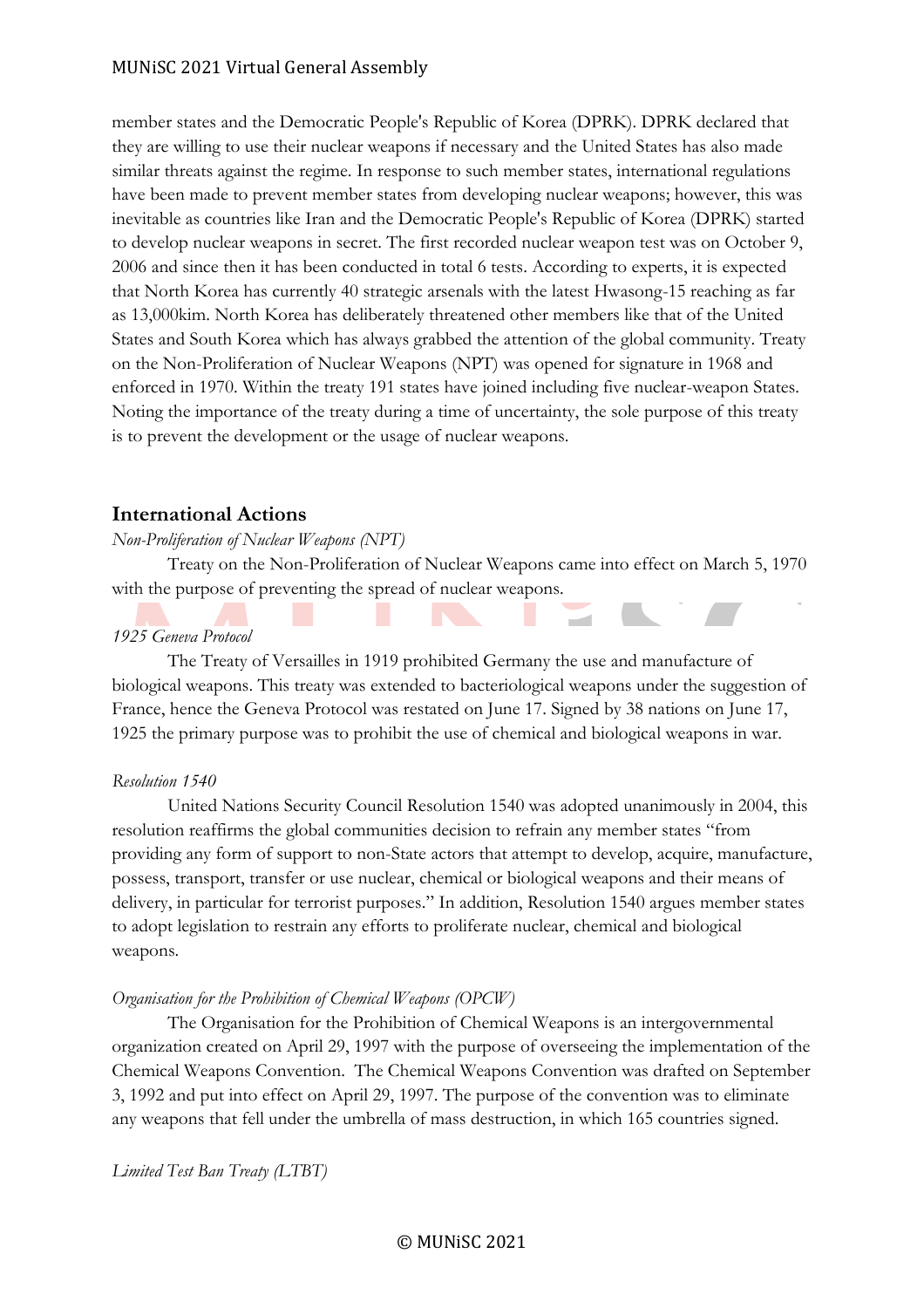The Limited Test Ban Treaty was signed on August 5, 1963 with the objective of prohibiting countries from testing nuclear weapons anywhere besides underground. Noting the good intentions of the treaty, one biggest issue of the treaty was some nations were not compliant or transparent with their inspection systems which made it hard to track which nation was complying with the treaty.

## **Definition of Key Terms**

#### *League of Nations*

The League of Nations was established on January 10th, 1920 with the goal of maintaining world peace, it was founded after the Paris Peace Conference which took place after the end of World War I. It was founded upon the unanimous agreement that aggressive war was not a crime against one specific country but to humanity. The international diplomatic group was made up of 42 nations not including the United States because it decided to remain as an isolationist state. Disregarding the successes and failures of the League of Nations, it was eventually dissolved. However, one important thing to note is that the basis and the ideology of the international diplomatic group created an important basis for what would become the United Nations.

#### *Treaty of Versailles*

The Treaty of Versailles was introduced during the Paris Peace Conference which took place inside the Palace of Versailles on January 18, 1919 to January 21, 1920. The treaty was signed on June 28th, 1919 and put into effect on January 10, 1920. The primary purpose of the treaty was to outline all of the retribution that Germany would need to accept and compensate financially for the damage in which they have caused during World War I.

#### *UN Charter*

The Charter of the United Nations is a treaty which was signed on June 26th, 1945 and put into effect on October 24, 1945. The treaty firmly establishes the mission of the United Nations and outlines the functions, roles and responsibilities of each six organs of the United Nations. In addition, the UN Charter clearly states the limitations in which each member state has and the limitations of the power in which each organ has.

#### *Manhattan Project*

President Franklin D. Roosevelt granted the establishment of the Manhattan Project on December 28, 1942. The objective of the project was to research and develop an atomic weapon. This project was a collaboration between Canada and the United Kingdom, which acted as benefactors in terms of natural resources and intelligence. The motive for such a project was in response to the growing fear of the Germans developing their own nuclear weapons.

#### *Potsdam Conference*

The Potsdam Conference took place from July 17 to August 2, 1945 with representation from the United Kingdom, United States, and the Soviet Union. Participants at this historic conference included Joseph Stalin, Winston Churchill, Clement Attlee, and Harry S. Truman.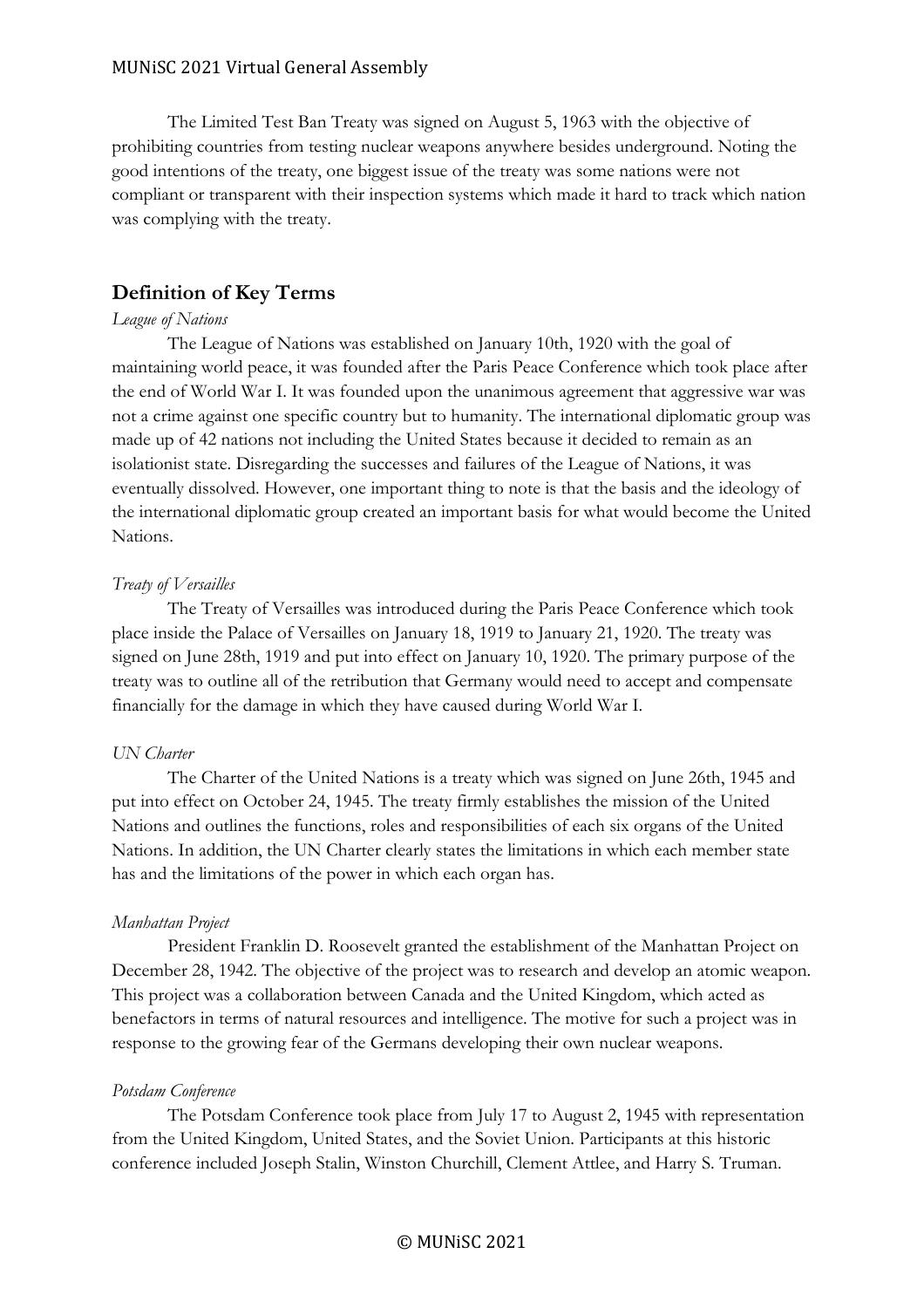The primary objectives of the conference consisted of three: establishment of the postwar order, peace treaty issues, and countering the effects of the war. In the end, all three powers agreed to divide Germany into three zones which postponed the reunification of Germany.

#### *Arms Race*

Arms race is considered one when a competitive quest for military capabilities arises between two nations. An arms race one that is still ongoing is between the United States and the Soviet Union or Russia in contemporary times. The intense desire to accumulate nuclear weapons soon turned into an arms race, one that almost brought the situation to the brink of a world war.

#### *Intercontinental Ballistic Missiles (ICBMs)*

Intercontinental Ballistic Missiles were first developed by the United States in the early 1950s for the purpose of providing the United States with a larger target capabilities. In addition, these missiles began and still today remain a critical component in maintaining peace and ensuring the delivery of American nuclear arsenal during desperate times.

#### *Mutual Assured Destruction*

Mutual assured destruction is a military strategy in which two nations both have the military capabilities of complete annihilation. During the Cold War when the United States and the Soviet Union were in a Arms Race they found themselves both stockpiled in a nuclear arsenal that both had the military capabilities of being in a mutually assured destruction situation. By doing so, both were refrained to a large extent from conducting any military atrocities against one another which created peace.

#### *NATO*

NATO which stands for The North Atlantic Treaty Organization was established on April 4th, 1949. The organization was founded upon 12 members who all shared a goal of addressing the raising concerns of the military and political power of the Soviet Union through sharing intelligence and military arsenals.

#### *Biological Weapons*

According to the World Health Organization (WHO), biological weapons are microorganisms that are intentionally exploited for the purpose of causing casualties in humans and animals.

## *World Health Organization (WHO)*

The World Health Organization was established on April 7, 1948 with the responsibility of maintaining international public health. The World Health Organization played a crucial role in eradicating smallpox and in advancing the development of an Ebola vaccine. The World Health Assembly is made up of 194 member states that supply the organization with intelligence to address the wider situations.

#### *Black Death*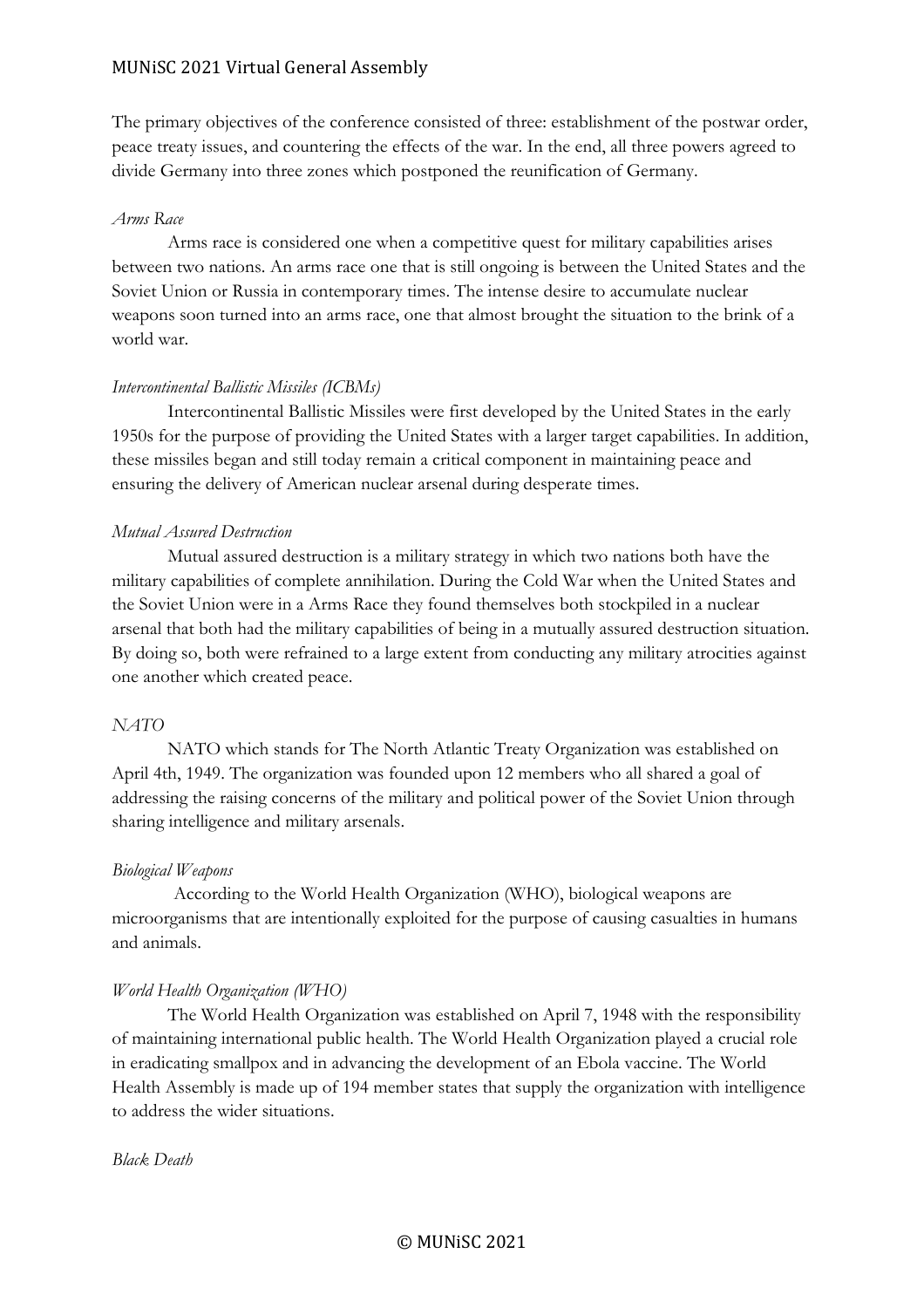The Black Death is considered to be the deadliest pandemic recorded in human history, resulting in the deaths of 75 - 200 million people.

## *Hwasong-15*

Hwasong - 15 is an ICBM which was developed by North Korea with the ability to carry a nuclear arsenal. The United States Forces Korea (USFK) raised its concerns regarding Hwasong-15 as the ICBM could infiltrate anywhere in the United States.

## **Possible Solutions**

Noting the catastrophic effects of biological weapons in military actions, it is without question that proper and extensive measures need to be taken to mitigate such possibilities. Some of the proposals may be include but are not limited to:

- 1. Specialized forces within the United Nations to conduct annual onsite investigations for potential development of biological weapons. In addition, member states must be willing to cooperate with these specialized forces deployed by the United Nations to ensure that the treaties signed are being executed accordingly. Furthermore, if certain countries do not cooperate then the UNODA should make recommendations to the SC to make sanctions against the countries. Radical actions must be in place in order to address the severity of the situation. Member states should provide annual reports to the UNODA, with which it will be looked over when hosting biannual summits. In order to create transparency and ensure the information within these reports are accurate specialized forces within the United Nations will conduct on site investigations. Research reports will be collectively compiled and recommended to the General Assembly to take further actions.
- $M_2$ Cholding biannual summits with member states and with NGOs that the United Nations seems apt to discuss regarding the prevention of biological weapons. Biannual summits will give delegates and world leaders a chance to hopefully settle their differences, it is the hope of the UNODA and the GA to ensure that member states have discussions that are progressive. Discussions should help to resolve conflicts in certain areas and to create resolutions to address these complications.
	- 3. Further implementing treaties and regulations between member states in order to prevent such atrocities to happen in the first place.